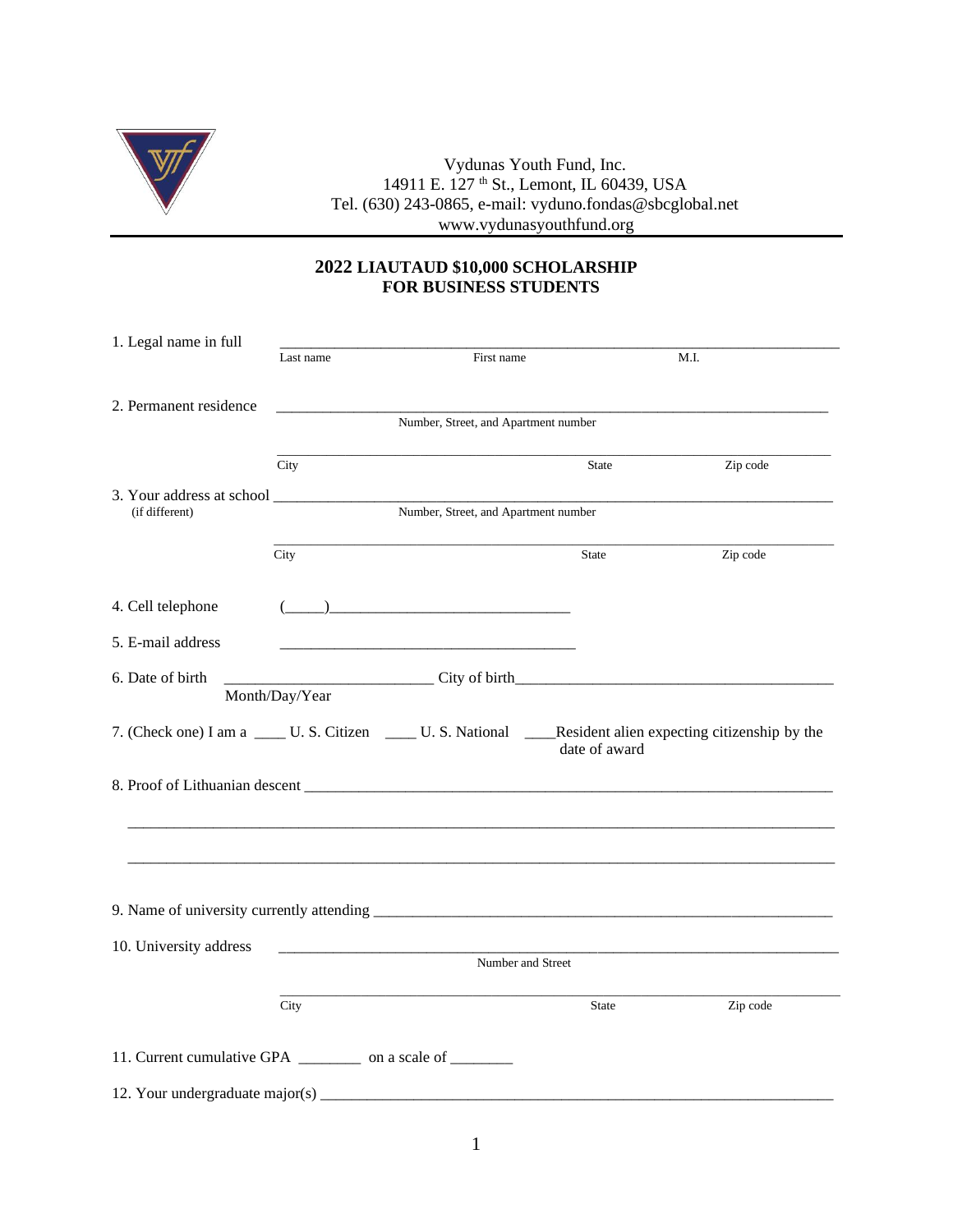| (if graduating in 2022 - expected date to receive baccalaureate degree and degree you will receive)            |  |
|----------------------------------------------------------------------------------------------------------------|--|
|                                                                                                                |  |
| 15. Number of university credits earned to date ________________________________                               |  |
| 16. Total number of credits required for graduation ____________________________                               |  |
| 17. List the secondary school from which you graduated and all higher education institutions attended. Include |  |

summer, study-abroad, exchange programs, and your current university.

School Location Dates attended

18. List college university activities (student government, sports, publications, school-sponsored community service programs, student-faculty committees, arts, music, etc.). List in descending order of significance.

19. List public service and community activities. Do not repeat items previously listed. List in descending order of significance.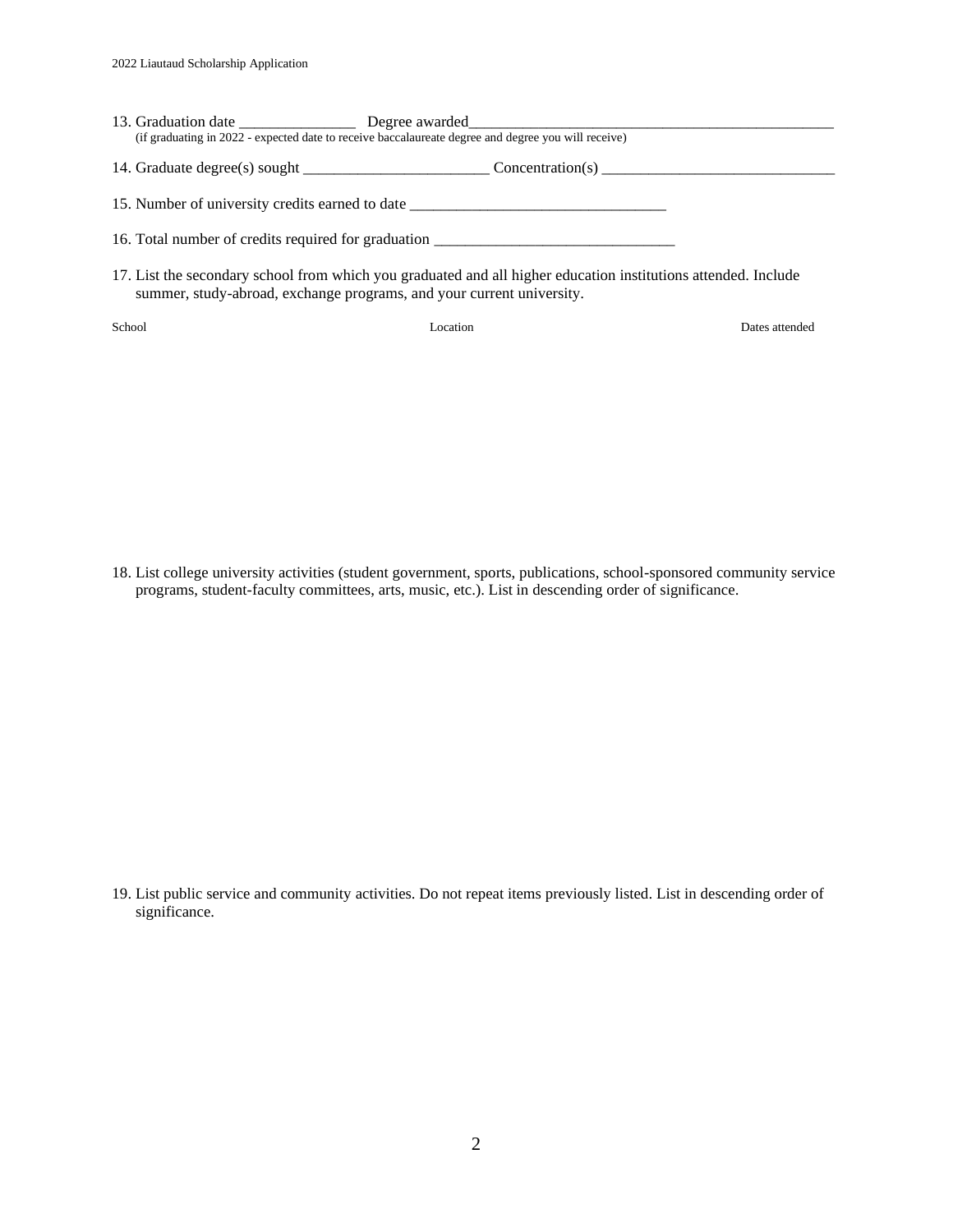20. List part-time and full-time jobs and internships since high school graduation.

| Type of work | Employer | Dates | Average # of |
|--------------|----------|-------|--------------|
|              |          |       | hours/week   |

21. List awards, scholarships, publications, or special recognitions you have received. List in descending order of significance.

22. What are the three most significant courses you have taken in preparation for your career and why?

23. What do you hope to do and what position do you hope to have 3 to 5 years after graduation?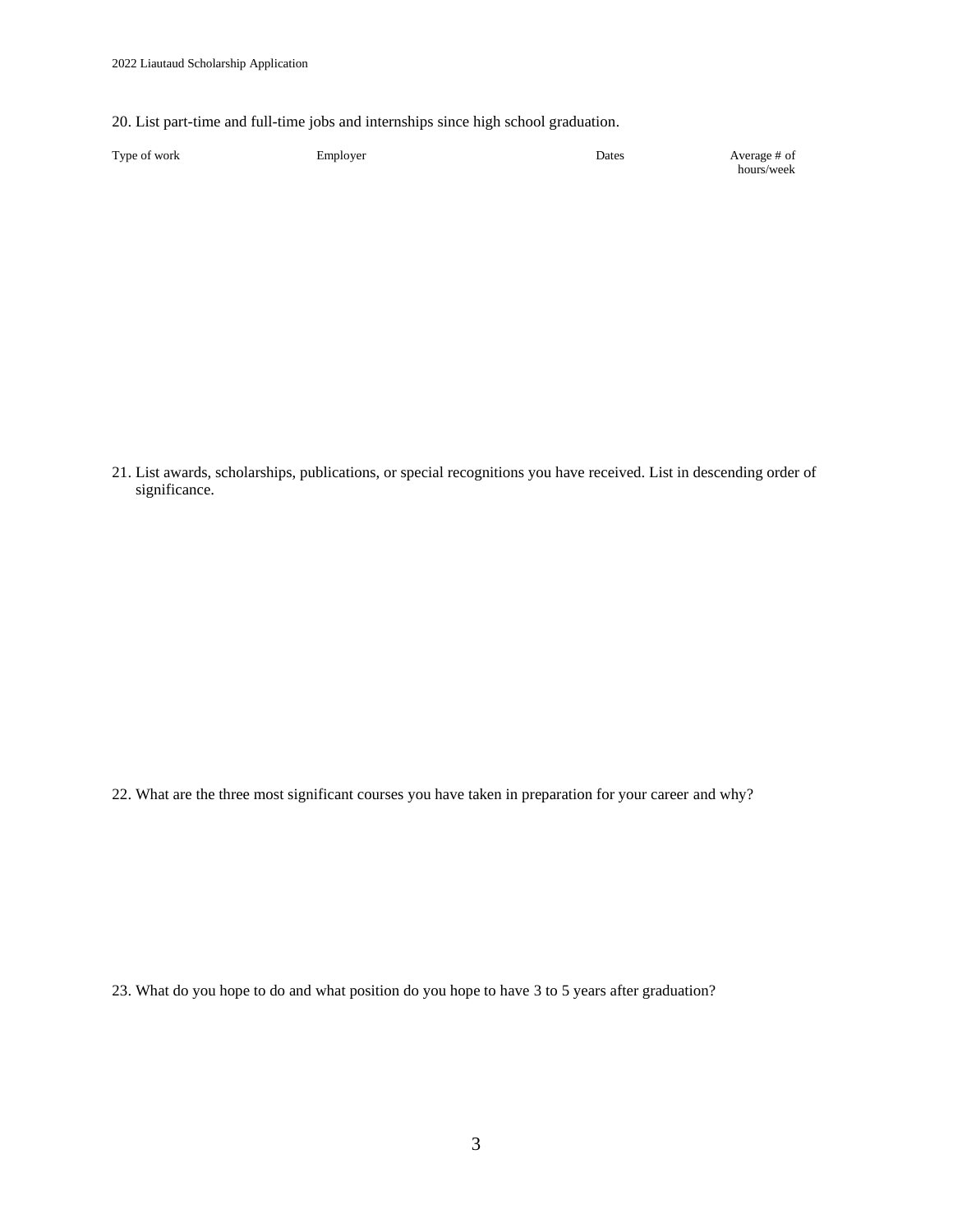2022 Liautaud Scholarship Application

24. What additional personal information do you wish to share with the Vydunas Youth Fund, Inc.?

25. The COVID-19 pandemic has taken a toll on everyday lives. How have you overcome the difficulties of the pandemic?